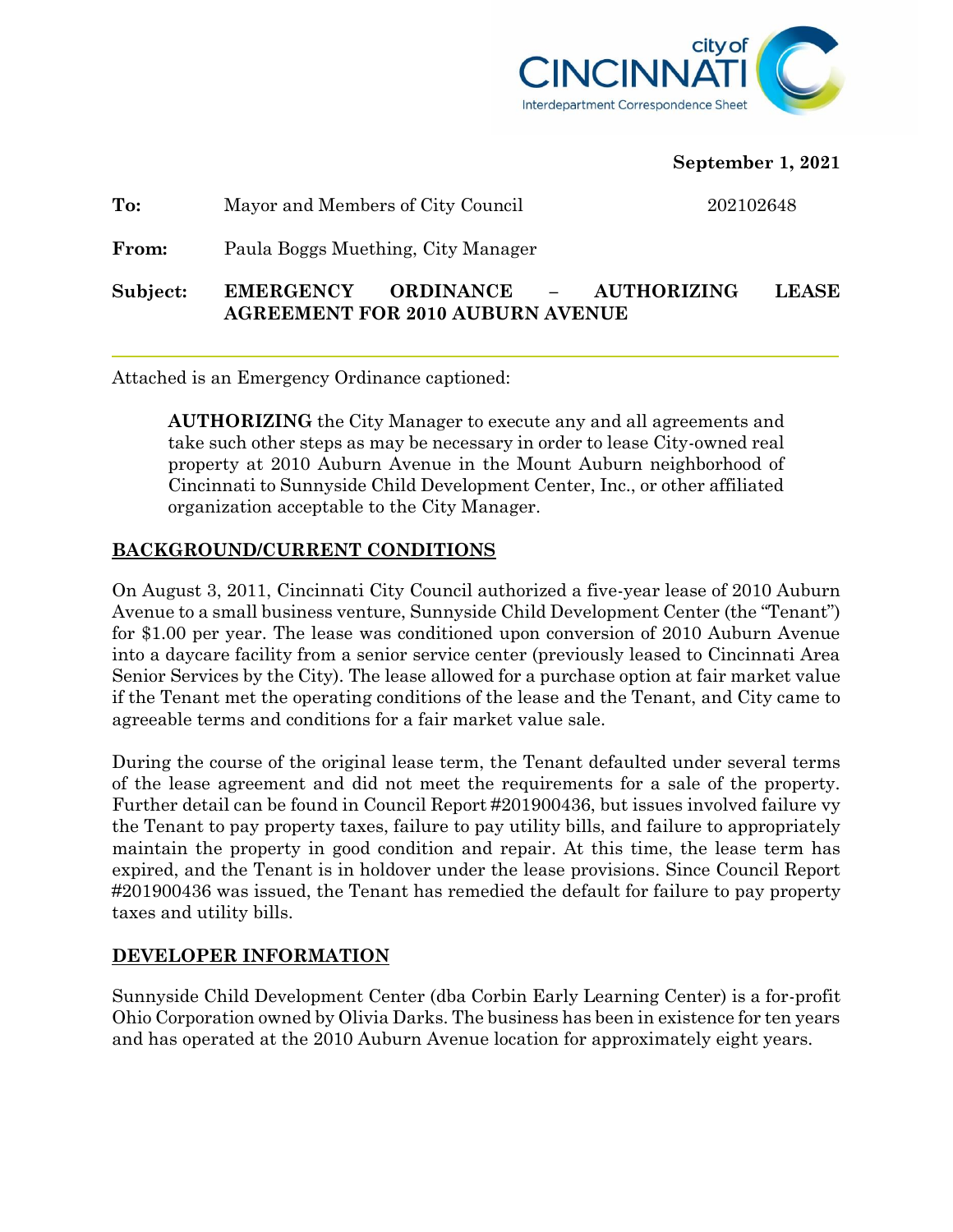AgreementType *Development Group or Project Name* Page **2** of 4

#### **PROJECT DESCRIPTION**

The Tenant has requested to purchase the property for \$1.00. The Tenant has offered to address several deferred capital expenditures to the property including the roof and HVAC, which are the financial responsibility of the Tenant under the existing lease.

The Administration has reviewed the request and does not recommend a sale of the property to the Tenant. The history of default under the current lease agreement and the failure to demonstrate capacity to adequately maintain and operate the building are the basis for this recommendation.

As an alternative to a sale, the Administration is proposing an additional lease term of five years at \$1 dollar per year and capital investment by the City to address the deferred capital needs of the property. This includes replacing the existing roof system and investing in the HVAC system, including reimbursing the Tenant for any recently incurred HVAC maintenance costs. This proposal will provide the Tenant with a subsidized lease for five additional years, will remove the burden of pressing capital needs, will get the building into good condition and repair, and will allow sufficient time for the Tenant to make arrangements to relocate the business at the end of the five-year term.

#### **PROPOSED INCENTIVE**

The initial incentive authorized by City Council in 2011 was successful in allowing for the creation of a small business venture utilizing a below fair market value lease of a City-owned building.

Over the ten-year period, this small business has received a direct operating subsidy of \$334,260 in operating cost savings which has allowed the business to grow and expand. The City is proposing an additional five year period of rent subsidy valued at \$108,500 and capital repairs, which have been a deferred responsibility of the Tenant under the existing lease, valued at \$86,400 for a total incentive value of \$194,900 over the five year period.

This will allow the Tenant savings to invest in a new location to purchase or lease for the relocation of the Tenant's business by the end of the five-year period. DCED's small business team will also be available to assist the Tenant in identifying an alternative location.

## **PROJECT TEAM & TIMELINE**

The project team (listed below) will make themselves available at the request of the councilmember(s).

- Assistant City Manager: Billy Weber (Ext. 3318)
- DCED Director: Markiea Carter (Ext. 1953)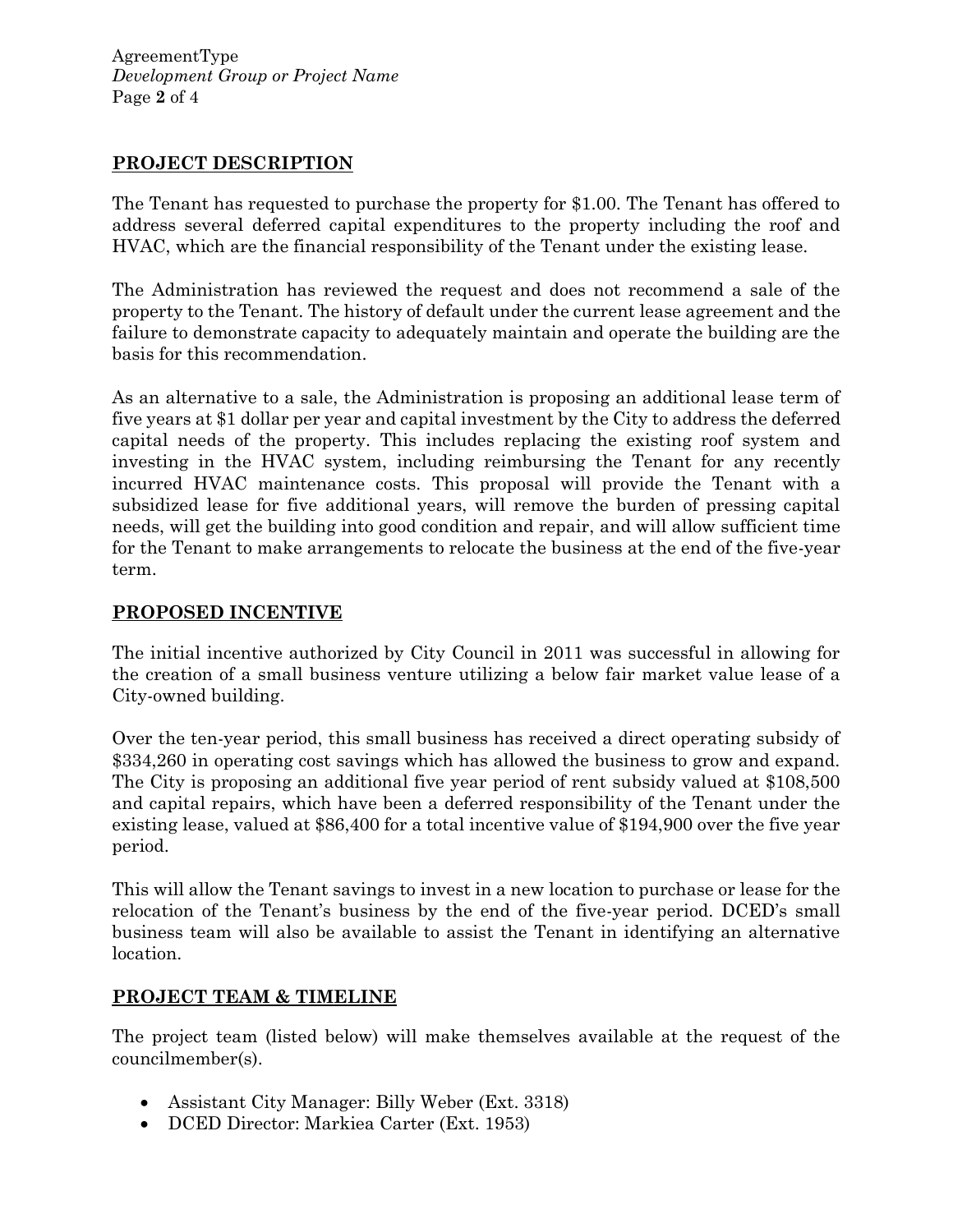#### AgreementType *Development Group or Project Name* Page **3** of 4

• Project Attorney: Samantha Brandenburg (Ext. 4704)

The anticipated council timeline is as follows:

- September 1, 2021: Introduction to City Council
- September 7, 2021: Budget and Finance (#1)
- September 13, 2021: Budget and Finance (#2)
- September 15, 2021: City Council for Final Approval

## **RECOMMENDATION**

The Administration recommends approval of this Emergency Ordinance.

Attachment: A. Property location and photographs

Copy: Markiea L. Carter, Director, Department of Community & Economic Development